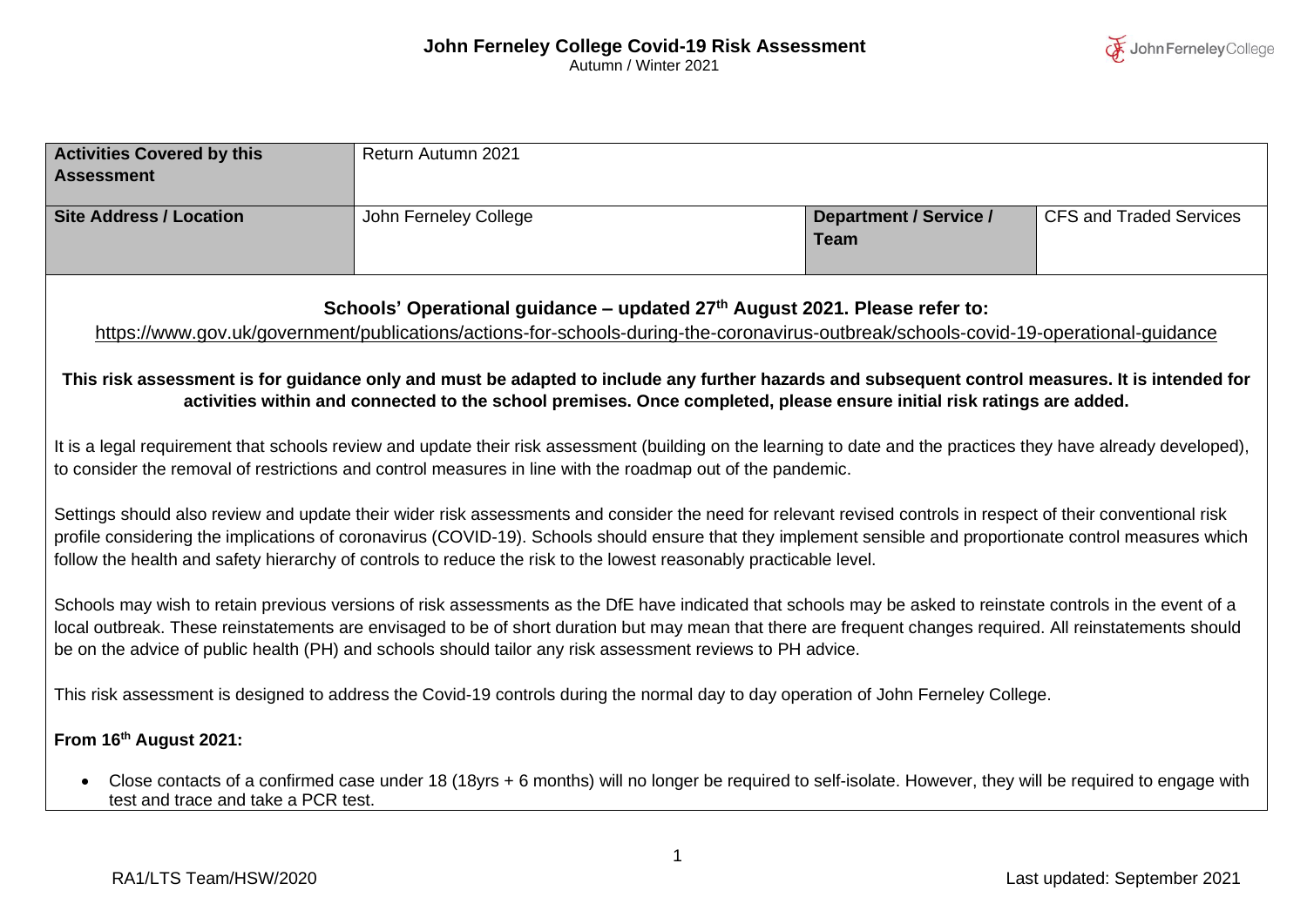

### **Schools should continue to:**

- Exercise good hand hygiene.
- Exercise good respiratory hygiene, catch it, bin it, kill it principles.
- Use 'enhanced cleaning' regimes, particularly on frequently touched surfaces (minimum twice a day is suggested).
- Maintain good ventilation in occupied parts of the school, balancing ventilation with thermal comfort.
- Use PPE where appropriate to their setting or activity [\(link\).](https://www.gov.uk/government/publications/safe-working-in-education-childcare-and-childrens-social-care/safe-working-in-education-childcare-and-childrens-social-care-settings-including-the-use-of-personal-protective-equipment-ppe)
- Have systems in place to encourage all who have symptoms of covid to self-isolate (including household siblings), engage with test and trace and follow PH advice.
- Engage with testing 3 days prior to the start of the autumn term. (to be reviewed Sept 2021)

#### **Outbreak Management:**

- Schools will be required to have an Outbreak Management Plan for Covid 19 this is available to view on the school website.
- Schools will no longer have to perform their own track and trace. This will be carried out by NHS.

### **School Attendance**

**School attendance is mandatory** for all pupils of compulsory school age and it is a priority to ensure that as many children as possible regularly attend school. Where a child is required to self-isolate or quarantine because of COVID-19 in accordance with relevant legislation or guidance published by PHE or the DHSC they should be recorded as code X (not attending in circumstances related to coronavirus). Where they are unable to attend because they have a confirmed case of COVID-19 they should be recorded as code I (illness). Further guidance about the use of codes is provided in the school [attendance](https://www.gov.uk/government/publications/school-attendance) [guidance.](https://www.gov.uk/government/publications/school-attendance)

The usual rules on school attendance apply, including:

• parents' duty to secure that their child attends regularly at school where the child is a registered pupil at school and they are of compulsory school age;

2

- schools' responsibilities to record attendance and follow up absence
- the availability to issue sanctions, including fixed penalty notices in line with local authorities' codes of conduct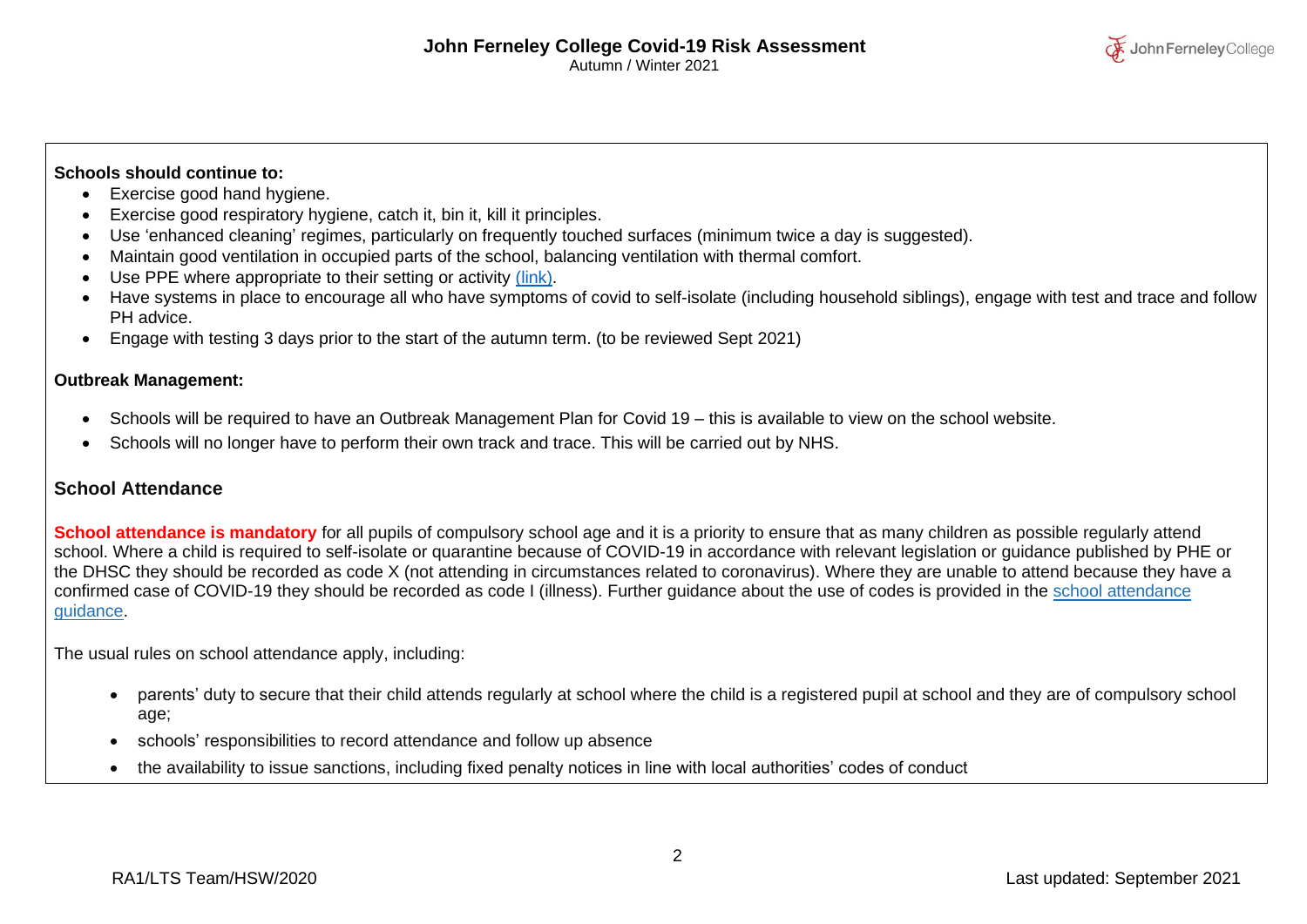

# **Risk Rating Key**

|                    | High<br>Death, paralysis, long term serious ill health.                                     | <b>Medium</b>                           | <b>High</b>                                     | <b>High</b>                            |
|--------------------|---------------------------------------------------------------------------------------------|-----------------------------------------|-------------------------------------------------|----------------------------------------|
| Potential Severity | <b>Medium</b><br>An injury requiring further medical assistance or is a<br>RIDDOR incident. | Low                                     | <b>Medium</b>                                   | <b>High</b>                            |
|                    | Low<br>Minor injuries not resulting in any first aid or absence<br>from work.               | Low                                     | Low                                             | <b>Medium</b>                          |
|                    |                                                                                             | Low<br>The event is unlikely to happen. | <b>Medium</b><br>It is fairly likely to happen. | <b>High</b><br>It is likely to happen. |
|                    |                                                                                             |                                         | <b>Likelihood of Harm Occurring</b>             |                                        |

|               | <b>Risk Rating Definitions</b>                                                                                                                                                                                                                                                                                                                                                                                                                                                                            |
|---------------|-----------------------------------------------------------------------------------------------------------------------------------------------------------------------------------------------------------------------------------------------------------------------------------------------------------------------------------------------------------------------------------------------------------------------------------------------------------------------------------------------------------|
| Low           | This is an acceptable level of risk. No further controls are required as the risk rating cannot be reduced any further. However, it is advised that continual<br>monitoring occurs in order to ensure that no changes / deviation of control measures occur.                                                                                                                                                                                                                                              |
| <b>Medium</b> | It is advised that further controls are implemented to reduce the risk rating to as low a level as possible. If the risk cannot be reduced to lower than a<br>medium, then on site monitoring should occur to ensure that all stipulated controls are being adhered to.                                                                                                                                                                                                                                   |
| <b>High</b>   | This is an unacceptable risk rating. Urgent interim controls should be implemented to reduce the risk so far as is reasonably practicable. If the risk rating<br>cannot be reduced to lower than a High, then a documented safe system of work should be implemented to control the activity. It may be necessary to<br>seek further professional advice. Serious considerations should be given to the validity of carrying out the activity at all. Regular monitoring of the activity<br>should occur. |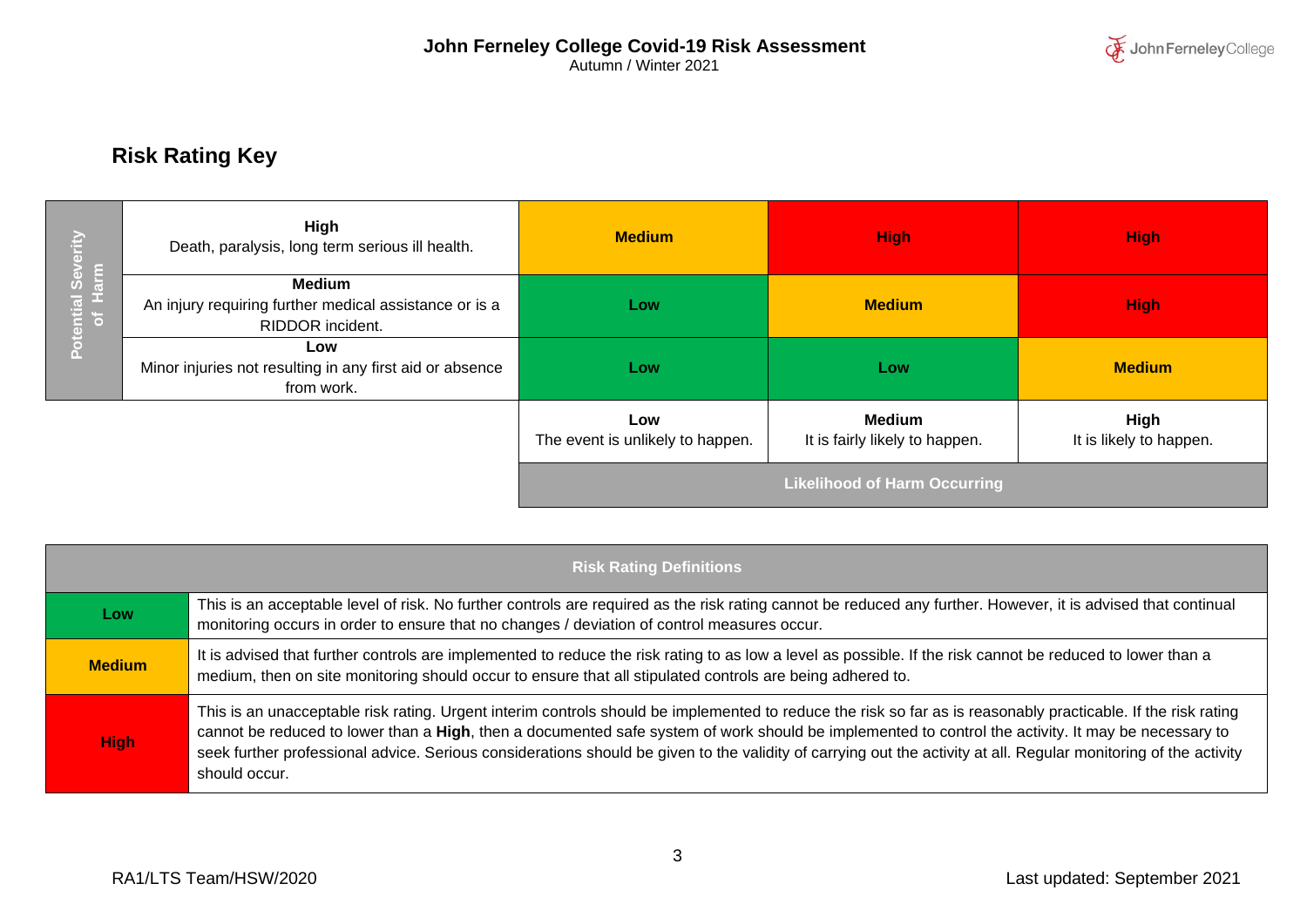| <b>Hazard</b>                                                       |                                                                                                                                        |                                                                                                                                                                                                                                                                                                                                                                                                                  |          | <b>Initial Risk</b><br><b>Rating</b><br>$(S \times L)$ |                       | <b>Further Controls</b>                                                                                                                                        | <b>Final Risk</b><br><b>Rating</b><br>$(S \times L)$ |            |                    | <b>Action Required</b>  |                    |          |
|---------------------------------------------------------------------|----------------------------------------------------------------------------------------------------------------------------------------|------------------------------------------------------------------------------------------------------------------------------------------------------------------------------------------------------------------------------------------------------------------------------------------------------------------------------------------------------------------------------------------------------------------|----------|--------------------------------------------------------|-----------------------|----------------------------------------------------------------------------------------------------------------------------------------------------------------|------------------------------------------------------|------------|--------------------|-------------------------|--------------------|----------|
| (Something with a<br>potential to cause<br>harm)                    | Who might be<br><b>Harmed &amp; How?</b>                                                                                               | <b>Existing Controls</b><br>(Consider Hierarchy of Control)                                                                                                                                                                                                                                                                                                                                                      | Severity | Likelihood                                             | <b>Rating</b><br>Risk | <b>Required</b><br>(Consider Hierarchy of<br>Control)                                                                                                          | Severity                                             | Likelihood | <b>Risk Rating</b> | <b>Who</b><br>(Initial) | <b>Date</b><br>By: | Don<br>e |
| <b>Coming into</b><br>contact with<br>individuals who<br>are unwell | Staff, pupils,<br>visitors and<br>contractors.<br>Reduced infection<br>control which may<br>result in spread of<br>COVID <sub>19</sub> | Staff, pupils, visitors and<br>contractors do not come into<br>the school if they have<br>COVID19 symptoms or have<br>tested positive in the last 10<br>days.<br>Anyone developing COVID19<br>symptoms (students or staff)<br>is sent home to take a PCR<br>test.<br>Persons who have symptoms<br>will isolate for at least 10 days<br>and will not be in school,<br>following PHE advice on self-<br>isolation. |          |                                                        |                       | Reporting positive<br>$\bullet$<br>cases with the Local<br>Authority daily - Senior<br>Leaders to monitor<br>trends and outbreaks<br>with the Local Authority. |                                                      |            |                    |                         |                    |          |
| A pupil shows<br>symptoms of<br><b>COVID19 whilst</b><br>in school  | Staff, pupils,<br>visitors and<br>contractors.<br>Reduced infection<br>control which may                                               | A pupil awaiting to be<br>$\bullet$<br>collected, is moved, if<br>possible, to a room or location<br>on site where they can be<br>isolated from others, with<br>appropriate adult supervision                                                                                                                                                                                                                    |          |                                                        |                       | First Aid location or<br>$\bullet$<br>open space near<br>Reception.                                                                                            |                                                      |            |                    |                         |                    |          |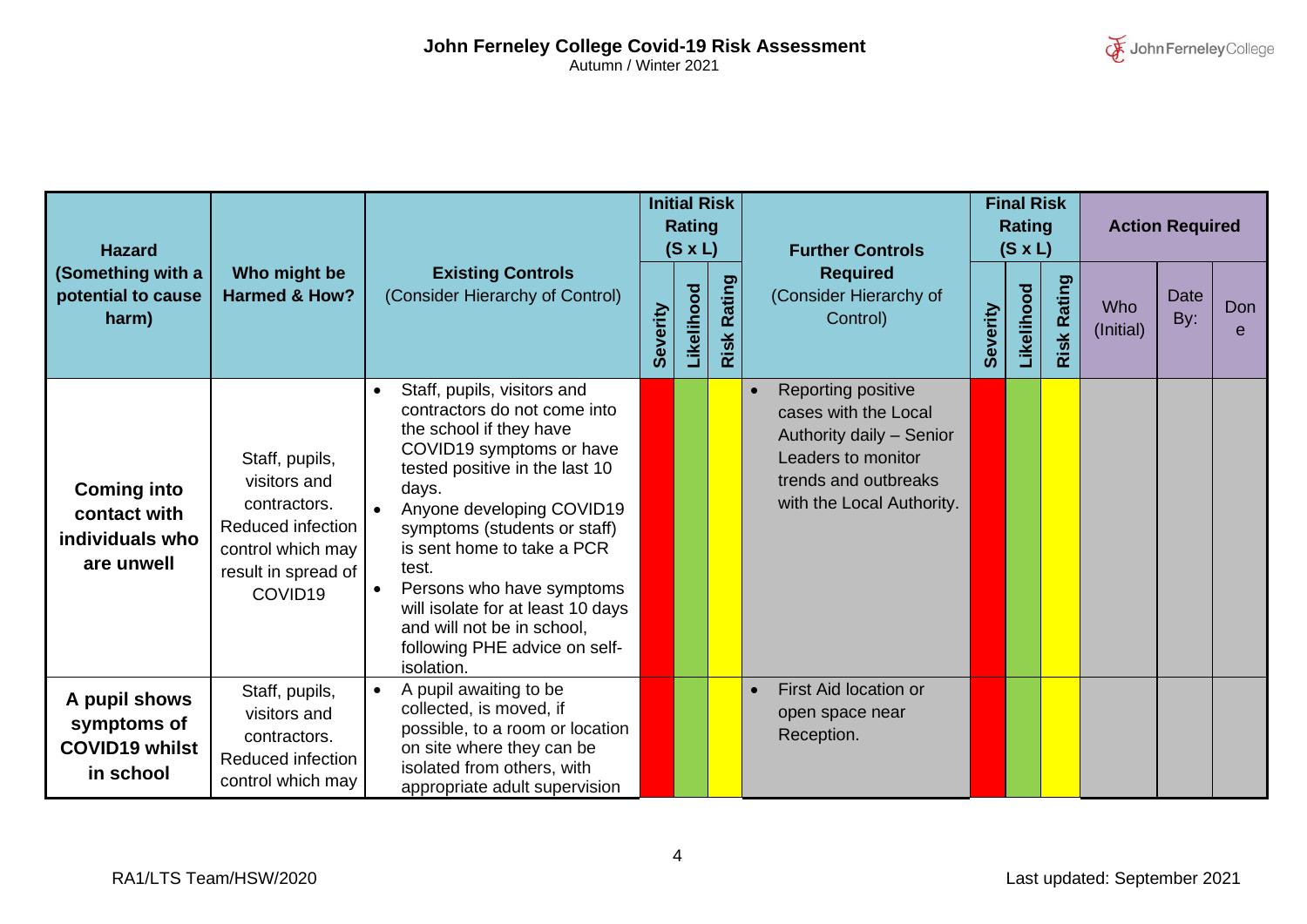|                                            | result in spread of<br>COVID19                                                                                                                   | if required.<br>The school site is kept well<br>$\bullet$<br>ventilated by the Estates<br>team.<br>PPE is worn by staff caring for<br>$\bullet$<br>the pupil while they await<br>collection if a distance of 2<br>metres cannot be maintained.<br>The area around the pupil<br>$\bullet$<br>with symptoms is cleaned<br>thoroughly after they have left<br>by the schools Cleaning<br>contractors, Solo. (See<br>cleaning hazard)<br>The school continue to<br>$\bullet$<br>encourage increased hygiene<br>levels with staff and students<br>throughout the school day, i.e<br>tutor reminders, additional |  |                                                                                         |  |  |  |
|--------------------------------------------|--------------------------------------------------------------------------------------------------------------------------------------------------|------------------------------------------------------------------------------------------------------------------------------------------------------------------------------------------------------------------------------------------------------------------------------------------------------------------------------------------------------------------------------------------------------------------------------------------------------------------------------------------------------------------------------------------------------------------------------------------------------------|--|-----------------------------------------------------------------------------------------|--|--|--|
| Use of public<br>transport/school<br>buses | Staff, pupils,<br>parents/guardian,<br>visitors and<br>contractors.<br>Reduced infection<br>control which may<br>result in spread of<br>COVID19. | signage.<br>Pupils and staff are<br>encouraged to cycle or walk<br>to work.<br>Establish robust<br>$\bullet$<br>communication links with<br>transport provider to ensure<br>any updated covid operation<br>measures are being adhered<br>to by students.                                                                                                                                                                                                                                                                                                                                                   |  | Keep regular<br>$\bullet$<br>communication with<br>local school transport<br>providers. |  |  |  |

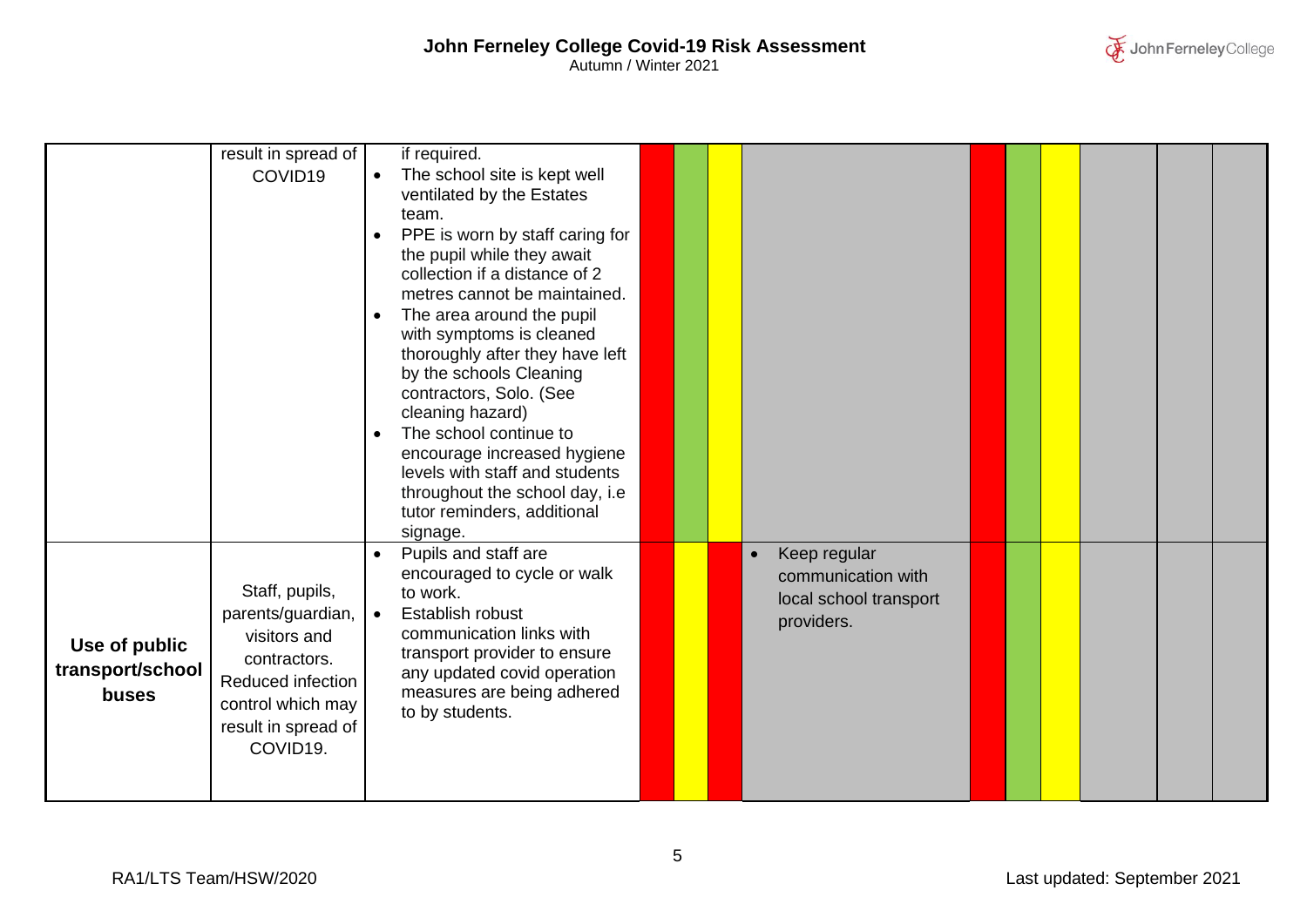| Face masks /<br>coverings<br>during the<br>school day |                                                                                                               | Face coverings are no longer<br>advised for pupils, staff and<br>visitors either in classrooms or<br>in communal areas, however,<br>the school do encourage use<br>should specific individuals<br>want to continue to wear them<br>within the building.<br>Safe wearing of face<br>$\bullet$<br>coverings requires sanitising<br>of hands before and after<br>touching – including to remove<br>or put them on $-$ and the safe<br>storage of them in individual,<br>sealable plastic bags between<br>use. Students will be<br>encouraged and reminded to<br>ensure safe storage.<br>Students are reminded not to<br>$\bullet$<br>touch the front of their face<br>covering during use or when<br>removing it and they must<br>dispose of temporary face |  |                                                                                                                   |  |  |  |
|-------------------------------------------------------|---------------------------------------------------------------------------------------------------------------|----------------------------------------------------------------------------------------------------------------------------------------------------------------------------------------------------------------------------------------------------------------------------------------------------------------------------------------------------------------------------------------------------------------------------------------------------------------------------------------------------------------------------------------------------------------------------------------------------------------------------------------------------------------------------------------------------------------------------------------------------------|--|-------------------------------------------------------------------------------------------------------------------|--|--|--|
|                                                       |                                                                                                               | coverings safely.                                                                                                                                                                                                                                                                                                                                                                                                                                                                                                                                                                                                                                                                                                                                        |  |                                                                                                                   |  |  |  |
| <b>Visitors to site</b>                               | Staff, pupils,<br>parents/guardian,<br>visitors and<br>contractors.<br>Reduced infection<br>control which may | Visitors to site are not<br>$\bullet$<br>restricted. This will be kept<br>under review with the local<br>authority, should the school be<br>informed of any local<br>outbreaks.                                                                                                                                                                                                                                                                                                                                                                                                                                                                                                                                                                          |  | Visitors will complete<br>track and trace form<br>upon entry, as an added<br>safety precaution for the<br>school. |  |  |  |
|                                                       | result in spread of   •                                                                                       | Visitors are made aware                                                                                                                                                                                                                                                                                                                                                                                                                                                                                                                                                                                                                                                                                                                                  |  |                                                                                                                   |  |  |  |

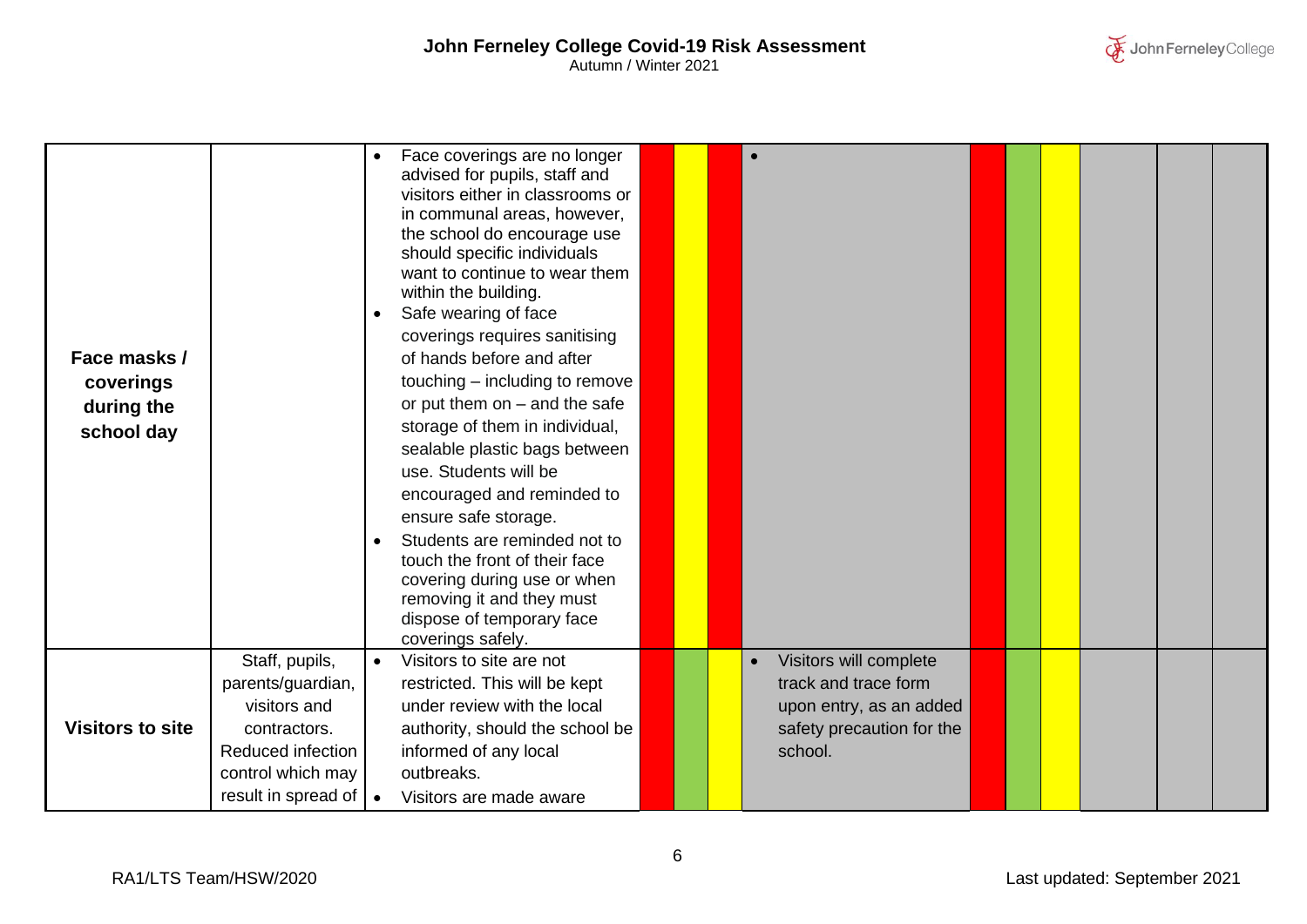## **John Ferneley College Covid-19 Risk Assessment** Autumn / Winter 2021

|                                                                         | COVID19                                                                                                                                                                                                                        | before they arrive on site, if<br>they have any symptoms of<br>COVID19 or have had contact<br>with anyone who has<br>symptoms of COVID19, to not<br>enter the school site.                                                                                                                                                                                                                                                         |  | Visitors are encouraged<br>to wear a face mask on<br>site, but it is not<br>compulsory.                                                                                                                     |  |  |  |
|-------------------------------------------------------------------------|--------------------------------------------------------------------------------------------------------------------------------------------------------------------------------------------------------------------------------|------------------------------------------------------------------------------------------------------------------------------------------------------------------------------------------------------------------------------------------------------------------------------------------------------------------------------------------------------------------------------------------------------------------------------------|--|-------------------------------------------------------------------------------------------------------------------------------------------------------------------------------------------------------------|--|--|--|
| <b>Social</b><br>distancing<br>between staff,<br>pupils and<br>visitors | Staff, pupils,<br>parents/guardian,<br>visitors and<br>contractors.<br>Reduced infection<br>control which may<br>result in spread of<br>COVID <sub>19</sub>                                                                    | Social distancing measures<br>have now ended in the<br>workplace, and it is no longer<br>necessary for the government<br>to instruct people to work from<br>home or keep socially<br>distanced from one another<br>while on the school site.                                                                                                                                                                                       |  | Visitors are encouraged<br>to wear a face mask on<br>site, but it is not<br>compulsory.                                                                                                                     |  |  |  |
| <b>Carrying out</b><br><b>First Aid care</b><br>on-site                 | <b>First Aider</b><br>Person being<br>treated by the first<br>aider.<br>This activity<br>requires the 2m<br>social distancing<br>rule to be broken.<br>This could lead to<br>either person<br>involved in<br>becoming infected | A first aider will not be treating<br>a person who has the<br>symptoms of COVID-19 as<br>specified by the NHS and<br>Government unless it is a life<br>threatening condition.<br>If a child presents symptoms<br>of COVID-19 they will be<br>isolated 2m away from<br>people, and<br>parents/guardians will be<br>called to collect them and take<br>them for a PCR test to confirm<br>the outcome.<br>Persons who have a positive |  | Meeting Room 1 to be<br>used to isolate students<br>with COVID symptoms<br>whilst they await<br>collection from<br>parents/guardians.<br>Ensure an adequate<br>supply for PPE is<br>procured from supplier. |  |  |  |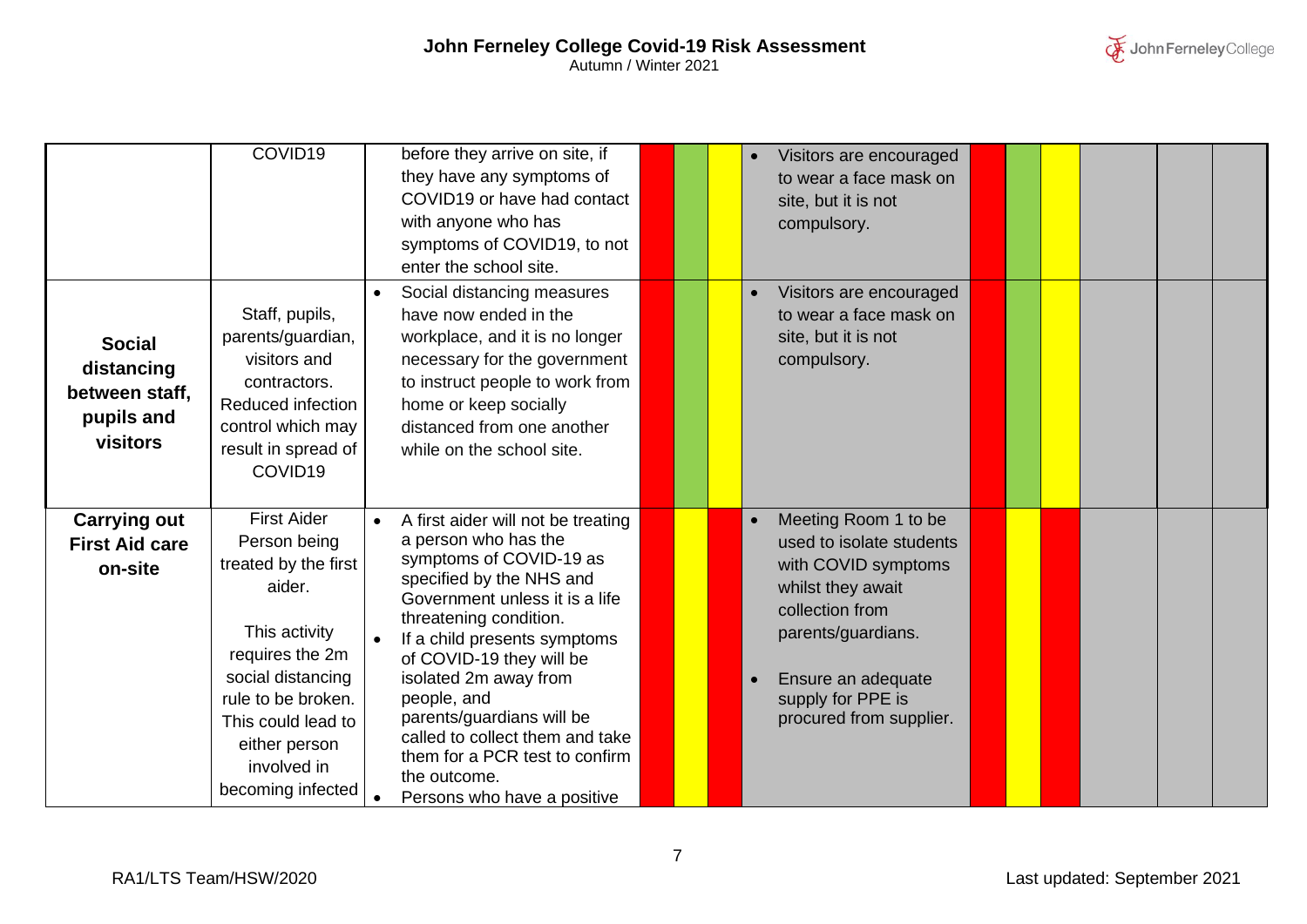| with COVID-19<br>through close<br>contact with an<br>asymptomatic<br>carrier,<br>transmitting the<br>virus through<br>bodily fluids or<br>respiratory<br>droplets entering<br>the persons eyes,<br>nose or mouth.<br>The First aider<br>may have an<br>allergic reaction to<br>latex gloves. | PCR test will isolate, following<br>PHE guidance.<br>The first aider will wash their<br>hands for at least 20 seconds<br>with soap and water before<br>donning gloves.<br>Latex gloves will be avoided<br>$\bullet$<br>to remove the risk of allergic<br>reaction.<br>The first aider will cover any<br>cuts on their hands with water<br>proof plasters.<br>The first aider will avoid<br>putting their fingers in their<br>mouth and touching their face.<br>The first aider will avoid<br>$\bullet$<br>touching any part of a<br>dressing that will come in<br>contact with a wound.<br>The first aider will wear<br>$\bullet$<br>goggles (if the person<br>requiring first aid is showing<br>signs of COVID19)<br>conforming BSEN 166.1b.3 to |
|----------------------------------------------------------------------------------------------------------------------------------------------------------------------------------------------------------------------------------------------------------------------------------------------|---------------------------------------------------------------------------------------------------------------------------------------------------------------------------------------------------------------------------------------------------------------------------------------------------------------------------------------------------------------------------------------------------------------------------------------------------------------------------------------------------------------------------------------------------------------------------------------------------------------------------------------------------------------------------------------------------------------------------------------------------|
|                                                                                                                                                                                                                                                                                              |                                                                                                                                                                                                                                                                                                                                                                                                                                                                                                                                                                                                                                                                                                                                                   |
|                                                                                                                                                                                                                                                                                              |                                                                                                                                                                                                                                                                                                                                                                                                                                                                                                                                                                                                                                                                                                                                                   |
|                                                                                                                                                                                                                                                                                              |                                                                                                                                                                                                                                                                                                                                                                                                                                                                                                                                                                                                                                                                                                                                                   |
|                                                                                                                                                                                                                                                                                              | prevent bodily fluids being<br>splashed into the eyes.                                                                                                                                                                                                                                                                                                                                                                                                                                                                                                                                                                                                                                                                                            |
|                                                                                                                                                                                                                                                                                              | A fluid-resistant surgical face<br>$\bullet$                                                                                                                                                                                                                                                                                                                                                                                                                                                                                                                                                                                                                                                                                                      |
|                                                                                                                                                                                                                                                                                              | mask will be worn by the first                                                                                                                                                                                                                                                                                                                                                                                                                                                                                                                                                                                                                                                                                                                    |
|                                                                                                                                                                                                                                                                                              | aider, if the person is<br>presenting with COVID19                                                                                                                                                                                                                                                                                                                                                                                                                                                                                                                                                                                                                                                                                                |
|                                                                                                                                                                                                                                                                                              | symptoms. The surgical                                                                                                                                                                                                                                                                                                                                                                                                                                                                                                                                                                                                                                                                                                                            |
|                                                                                                                                                                                                                                                                                              | masks used conform to BS<br>EN 14683:2019 Type IIR.                                                                                                                                                                                                                                                                                                                                                                                                                                                                                                                                                                                                                                                                                               |

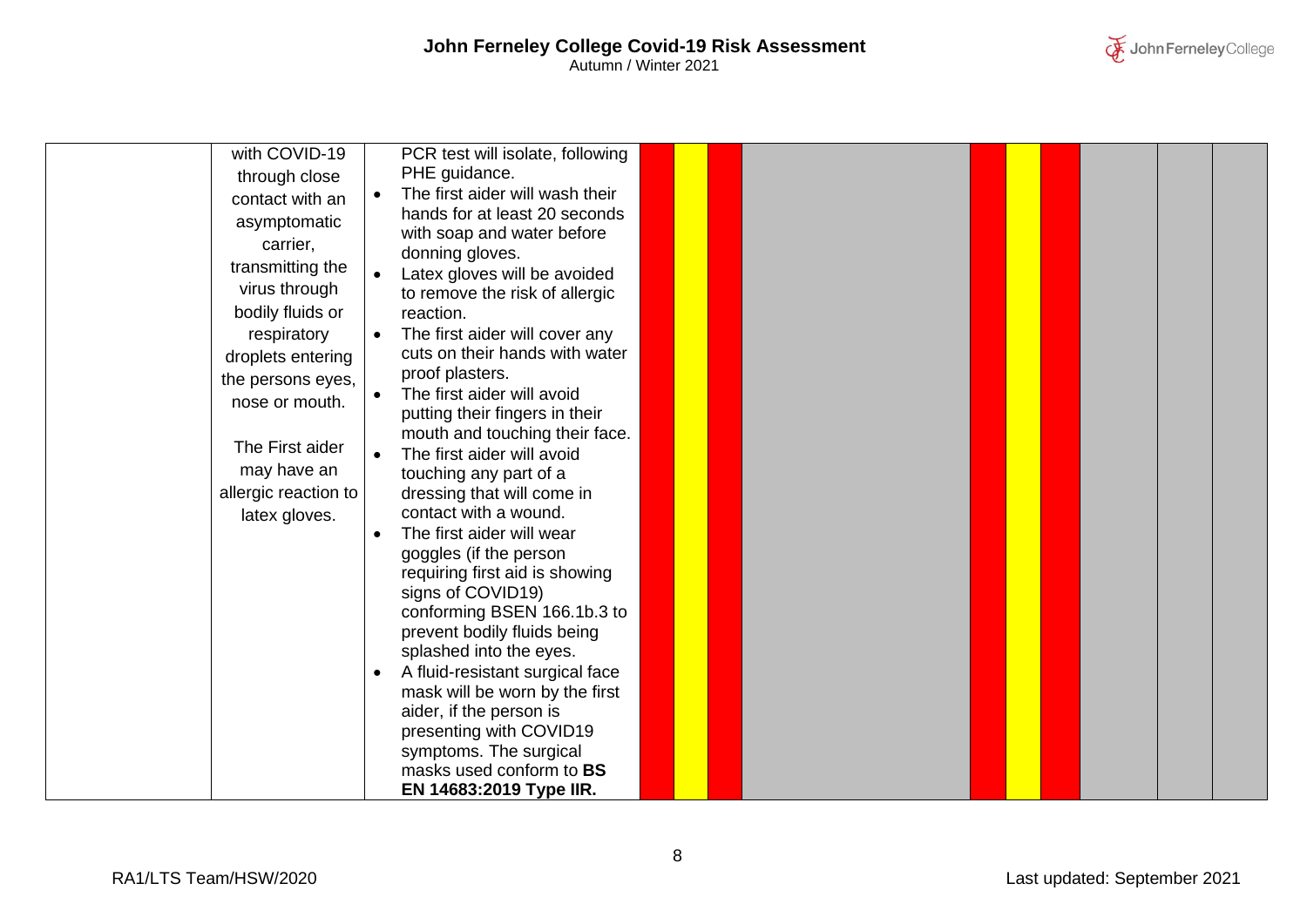

|  | After each first aid treatment<br>is given all equipment and |  |  |  |  |  |
|--|--------------------------------------------------------------|--|--|--|--|--|
|  | surfaces, including goggles                                  |  |  |  |  |  |
|  | and visor used will be cleaned                               |  |  |  |  |  |
|  | down using a detergent                                       |  |  |  |  |  |
|  | solution. This is followed by                                |  |  |  |  |  |
|  | disinfection using a solution                                |  |  |  |  |  |
|  | that contains 1000 parts per                                 |  |  |  |  |  |
|  | million (1000 ppm av.cl.). The                               |  |  |  |  |  |
|  | goggles and visor are rinsed<br>with clean water after being |  |  |  |  |  |
|  | disinfected to remove any                                    |  |  |  |  |  |
|  | chemical residue.                                            |  |  |  |  |  |
|  | After using the face masks,<br>$\bullet$                     |  |  |  |  |  |
|  | aprons and gloves they will be                               |  |  |  |  |  |
|  | correctly doffed and will be                                 |  |  |  |  |  |
|  | placed into the external waste                               |  |  |  |  |  |
|  | skip/bin.                                                    |  |  |  |  |  |
|  | NHS hand washing posters<br>$\bullet$                        |  |  |  |  |  |
|  | have been installed across                                   |  |  |  |  |  |
|  | site to encourage students                                   |  |  |  |  |  |
|  | and staff on increased                                       |  |  |  |  |  |
|  | hygiene levels, and sanitising.                              |  |  |  |  |  |
|  | First aiders have been given<br>$\bullet$                    |  |  |  |  |  |
|  | information on how to                                        |  |  |  |  |  |
|  | correctly don and doff their<br>PPE.                         |  |  |  |  |  |
|  | No food will be stored or<br>$\bullet$                       |  |  |  |  |  |
|  | eaten in the first aid room.                                 |  |  |  |  |  |
|  | After first aid treatment is<br>$\bullet$                    |  |  |  |  |  |
|  | given and cleaning has been                                  |  |  |  |  |  |
|  | completed the first aider will                               |  |  |  |  |  |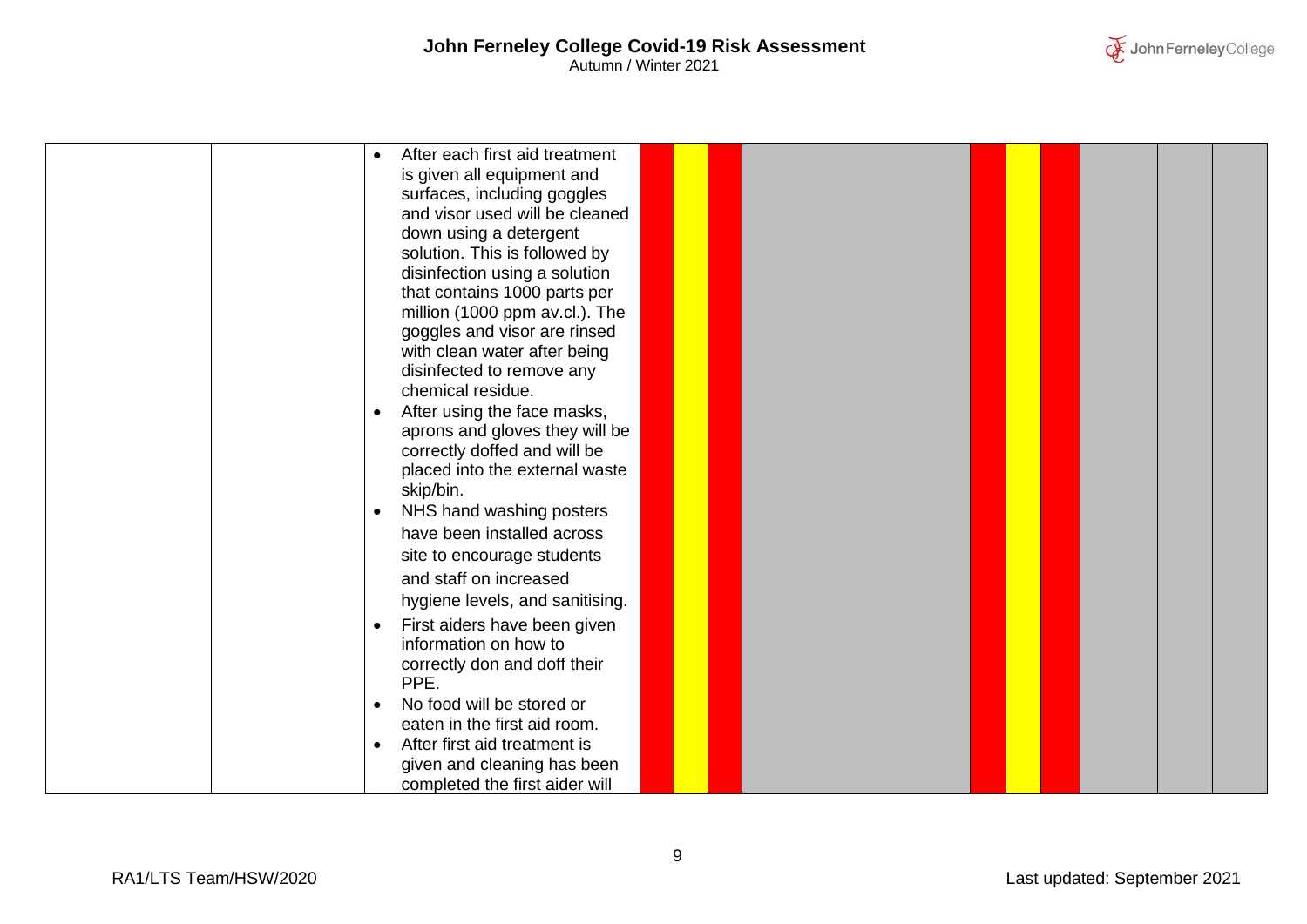

|                              |                                                                          | wash their hands with soap<br>and water for at least 20<br>seconds before commencing<br>any further work.<br>There is a dedicated room for<br>$\bullet$<br>first aid that will be used<br>solely for first aid treatment to<br>help prevent bodily fluids<br>contaminating other parts of<br>the building<br>The room is ventilated at all<br>$\bullet$<br>times, with external doors<br>open.                                                                                                                                                                                                                                                 |  |                                                                                                |
|------------------------------|--------------------------------------------------------------------------|------------------------------------------------------------------------------------------------------------------------------------------------------------------------------------------------------------------------------------------------------------------------------------------------------------------------------------------------------------------------------------------------------------------------------------------------------------------------------------------------------------------------------------------------------------------------------------------------------------------------------------------------|--|------------------------------------------------------------------------------------------------|
| <b>Cleaning</b><br>provision | Reduced infection<br>control which may<br>result in spread of<br>COVID19 | $\bullet$<br>A detailed daily cleaning<br>checklist and enhanced<br>cleaning schedule has been<br>implemented and is managed<br>by the schools cleaning<br>contractors, Solo, ensuring<br>that key contact points, e.g.<br>worksurfaces, door handles,<br>taps etc. are all thoroughly<br>cleaned and disinfected<br>regularly throughout the<br>school day.<br>A record of each<br>$\bullet$<br>cleaning/disinfecting activity is<br>recorded to include what has<br>been cleaned, by who, when<br>and how. Estates to oversee.<br>Hard surfaces are cleaned<br>$\bullet$<br>with soap and water/standard<br>detergent prior to disinfecting. |  | Estates team to<br>monitor weekly<br>cleaning provision and<br>performance across<br>the site. |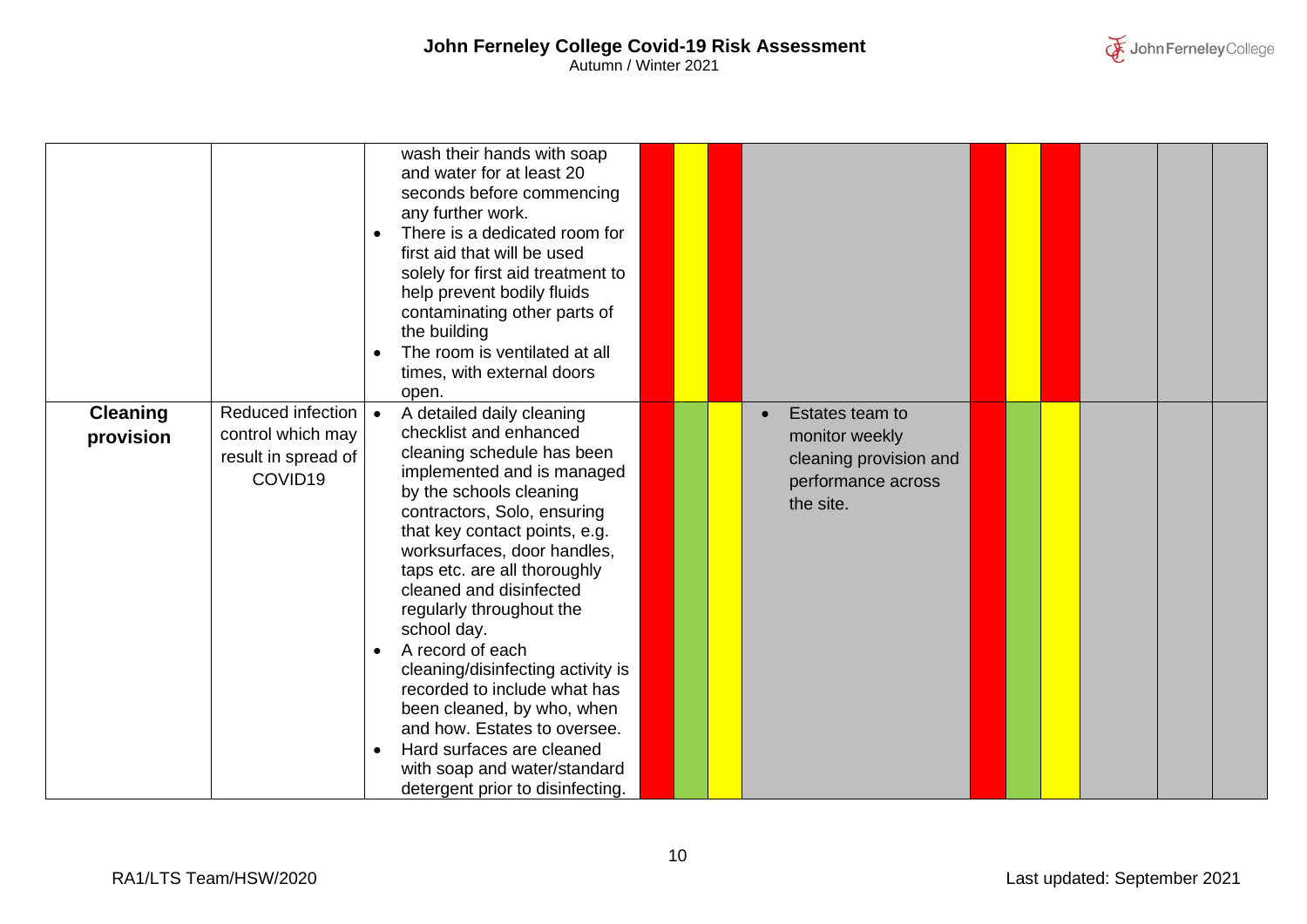

|                    |                | Hard surfaces to be cleaned<br>$\bullet$<br>with soap and water prior to<br>disinfecting.<br>Hand towels and hand wash<br>are to be checked and<br>replaced as needed by the<br>Estates team and cleaning<br>staff.<br>Only cleaning products<br>$\bullet$<br>supplied by the school are to<br>be used. Staff are told not to<br>bring cleaning products from<br>home.<br>Please refer to the school's<br>$\bullet$<br>COSHH risk assessments for<br>further control measures in<br>relation to cleaning chemicals<br>used.<br>PPE required for cleaning<br>$\bullet$<br>staff will be monitored in line<br>with the schools risk<br>assessment, and any<br>outbreak updates.<br>Bin liners are used in all bins<br>$\bullet$<br>and bins are emptied into the<br>external waste bin/skip |  |                                                                                    |  |  |  |
|--------------------|----------------|-------------------------------------------------------------------------------------------------------------------------------------------------------------------------------------------------------------------------------------------------------------------------------------------------------------------------------------------------------------------------------------------------------------------------------------------------------------------------------------------------------------------------------------------------------------------------------------------------------------------------------------------------------------------------------------------------------------------------------------------------------------------------------------------|--|------------------------------------------------------------------------------------|--|--|--|
| <b>Minibus Use</b> | Staff, Pupils, | regularly.<br>All staff and pupils on the<br>$\bullet$                                                                                                                                                                                                                                                                                                                                                                                                                                                                                                                                                                                                                                                                                                                                    |  | Mini bus lead - Sean<br>$\bullet$                                                  |  |  |  |
|                    | using minibus  | minibus are not required to<br>wear a face mask, but are<br>encouraged to sanitise their<br>hands upon entry and exit.<br>Minibus to be cleaned by<br>$\bullet$                                                                                                                                                                                                                                                                                                                                                                                                                                                                                                                                                                                                                           |  | O'higgins to ensure<br>stock of sanitising items<br>is maintained in the<br>buses. |  |  |  |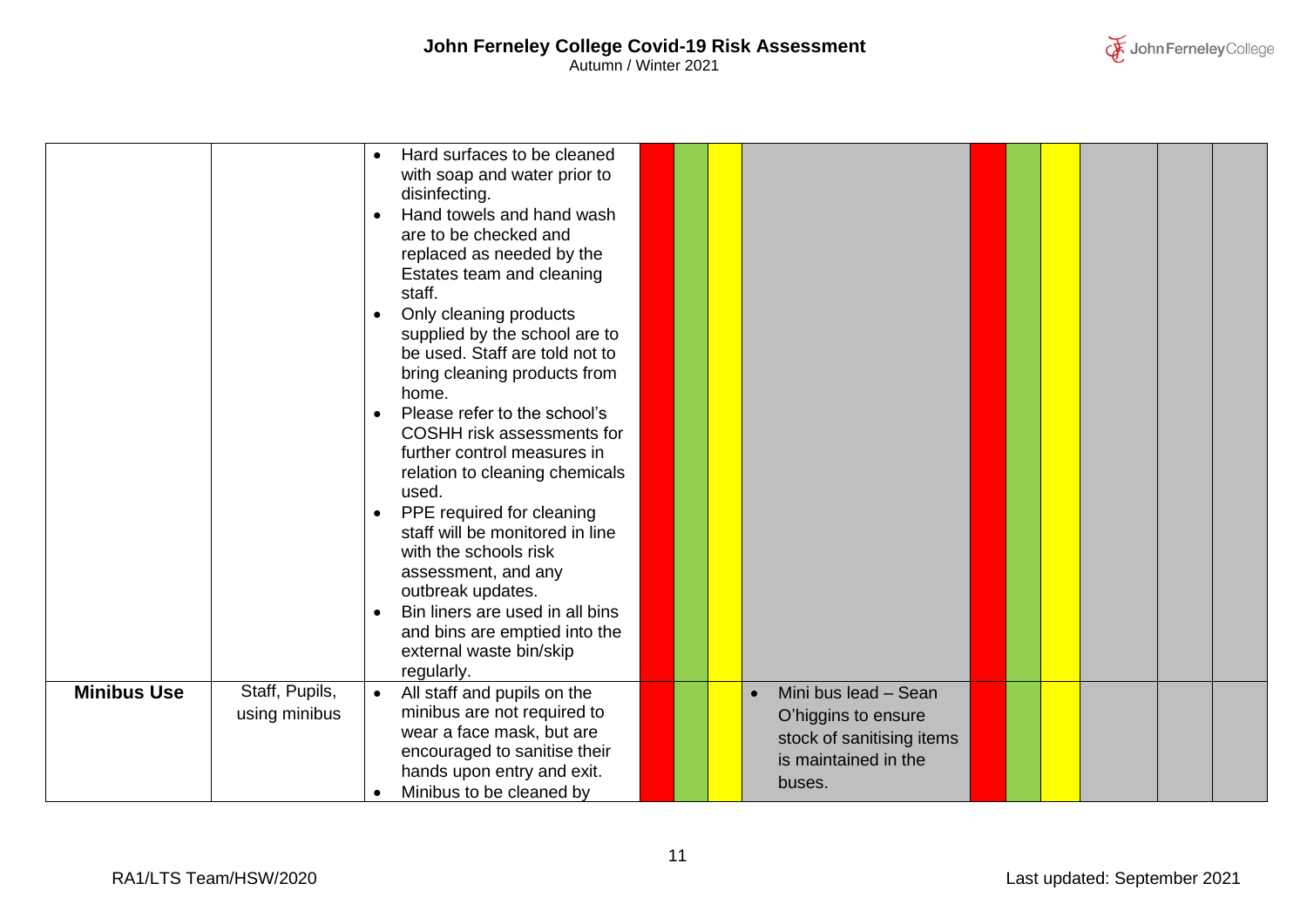

|                                |                                                                                                                                                             | driver with sanitised products<br>between usage.                                                                                                                                                                                                  |  |                                                         |  |  |  |
|--------------------------------|-------------------------------------------------------------------------------------------------------------------------------------------------------------|---------------------------------------------------------------------------------------------------------------------------------------------------------------------------------------------------------------------------------------------------|--|---------------------------------------------------------|--|--|--|
| <b>Emergency</b><br>procedures | Staff, pupils,<br>parents/guardian,<br>visitors and<br>contractors.<br>Reduced infection<br>control which may<br>result in spread of<br>COVID <sub>19</sub> | Changes to emergency<br>evacuation procedures are<br>communicated to all persons<br>on site i.e. changes of egress<br>from building.<br>Emergency evacuations will<br>take place as normal, with no<br>requirement to keep socially<br>distanced. |  | Annual fire drill to take<br>place - September<br>2021. |  |  |  |